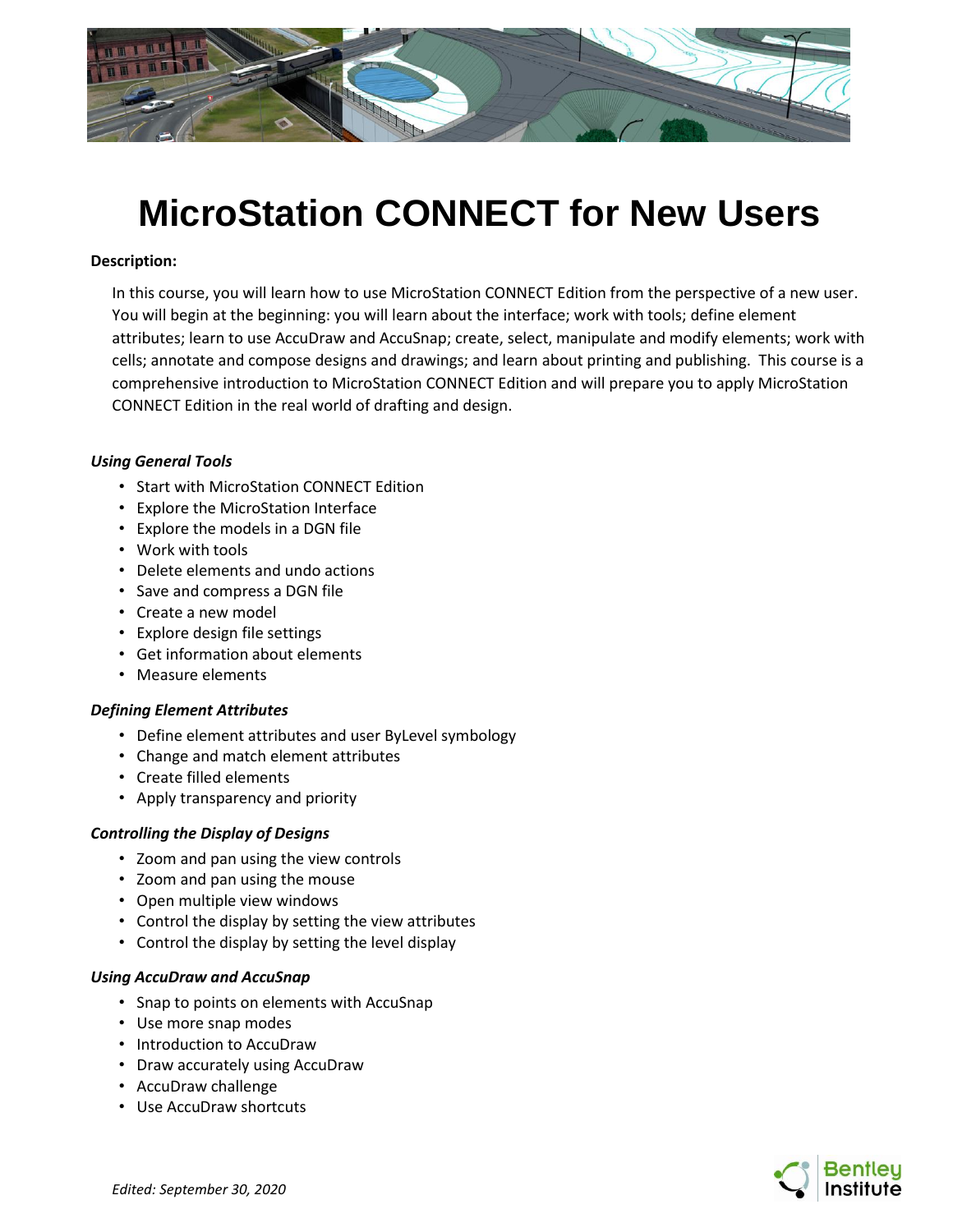# **MicroStation CONNECT Edition Basics Training**

# *Creating Drawing Elements*

- Place SmartLine
- Place Block
- Place Circle
- Place Arc
- Drop Element/Create Complex Chain/Create Complex Shape
- Create Region

# *Selecting Elements*

- Select elements with Element Selection
- Manipulate multiple elements
- Select elements with a fence
- Select elements by attributes with Element Selection

#### *Manipulating Elements*

- Copy and Move
- Move/Copy Parallel
- Mirror
- Rotate
- Scale
- Array
- Stretch

# *Modifying Elements*

- Modify Element
- Insert Vertex and Delete Vertex
- Break Element
- Trim to Intersection
- Extend elements with Trim to Element
- Trim Multiple
- Extend Line
- Construct Fillet and Construct Chamfer

#### *Working with Cells*

- Place cells
- Place cells as line terminators
- Create cells
- Edit cells
- Replace cells

# *Annotating Designs*

- Place texts with different text styles
- Place texts using different methods
- Use annotation scale
- Edit or change texts
- Place dimensions
- Change dimensions